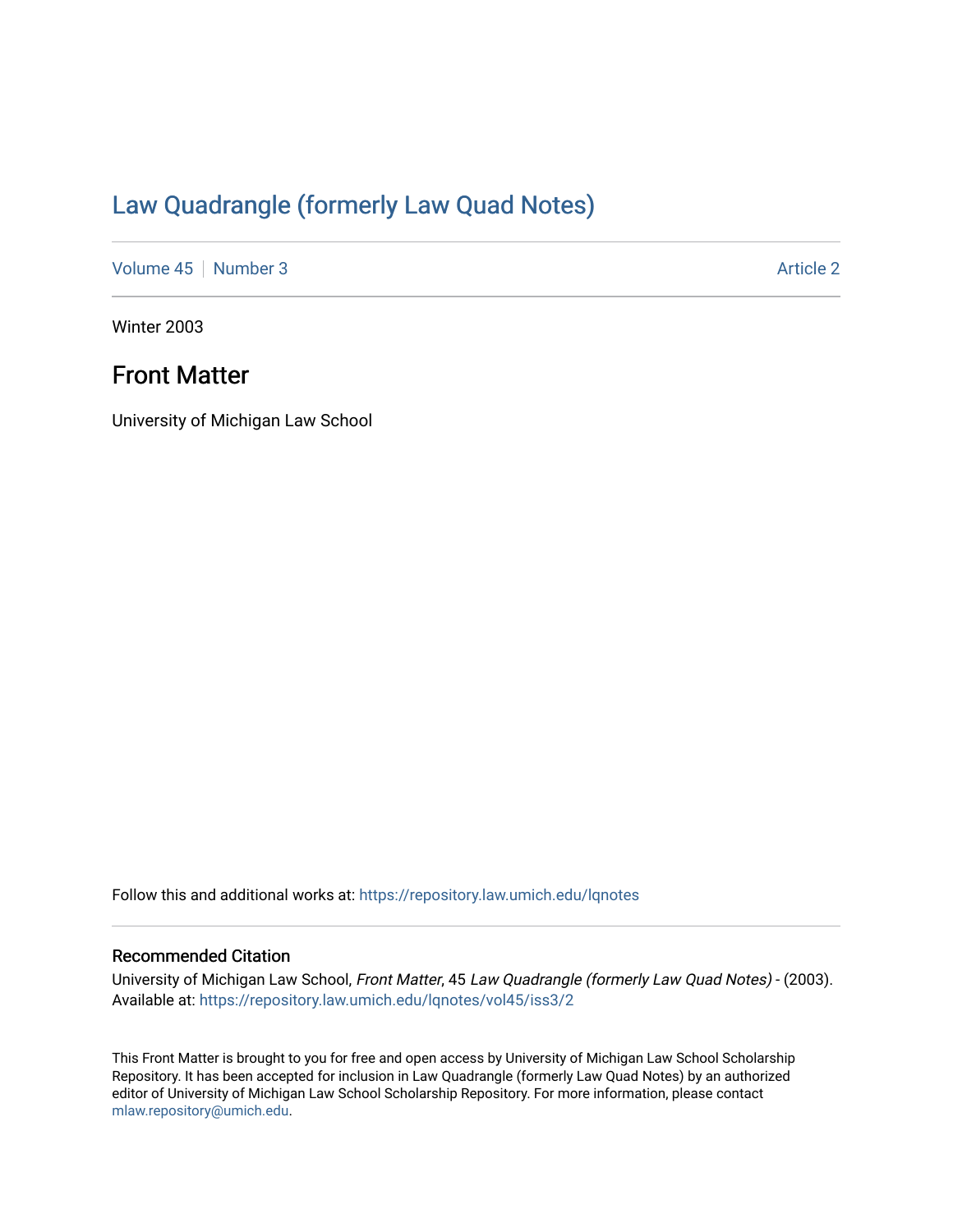# THE UNIVERSITY OF MICHIGAN LAW SCHOOL

# VOLUME 45, NUMBER 3 FALL/WINTER 2003

Copyright O 2003, The Regents of the University of Michigan. All rights reserved. Law Quadrangle Notes (USPA #144) is issued by the University of Michigan Law School. Postage paid at Ann Arbor, Michigan. Publication office: Law Quadrangle Notes, University of Michigan Law School, Ann Arbor, MI 48109-1215. Published three times a year.

POSTMASTER, send address changes to: Editor, Law Quadrangle Notes, University of Michigan Law School, 801 Monroe St., Ann Arbor, MI 48109-1z15

**FACULTY** ADVISORS: Evan Caminker, Edward Cooper, and Yale Kamisar

**EXECUTIVE EDITOR:** Geof L. Follansbee Jr.

### EDITOR/WRITER: Tom Rogers

WRITERS: Nancy Marshall Lindsay Vetter

### DIRECTOR OF COMMUNICATIONS. Lisa Mitchell-Yellin

DESIGN: Brent Futrell

www.law.umich.edu

### On the cover:

Between the solstice and the equinox: Snow, light, and shadow mingle to ornament the Law Quad.

### PHOTO BY PHILIP T. DATTILO

THE UNIVERSITY OF MICHIGAN, as an equal opportunity/affirmative action employer, complies with all applicable federal and state laws regarding non-discrimination and affirmative action, including Title IX of the Education Amendments of 1972 and Section 504 of the Rehabilitation Act of 1973. The University of Michigan is committed to a policy of non-discrimination and equal opportunity lor all persons regardless ol race, sex, color, religion, creed, national origin or ancestry, age, marital status, sexual orientation, disability, or Vietnam-era status in employment, educational programs and activities, and admissions. Inquiries or complaints may be addressed to the University's Director of Affirmative Action and Title IX/Section 504 Coordinator, Office for a Multicultural Community, 2072 Administrative Services Building, Ann Arbor, Michigan 48109-1432, 734-763-0235, TTY 734-647-1388.

THE REGENTS OF THE **UNIVERSITY OF MICHIGAN** 

David A. Brandon, Ann Arbor Laurence B. Deitch, Bingham Farms Olivia P. Maynard, Goodrich Rebecca McGowan, Ann Arbor Andrea Fischer Newman, Ann Arbor Andrew C. Richner, Grosse Pointe Park S. Martin Taylor, Grosse Pointe Farms Katherine E. White, Ann Arbor Mary Sue Coleman, ex officio

### PHOTO CREDITS INSIDE:

Gregory Fox Brent Futrell, University of Michigan Law School Communications Paul Jaronski, University of Michigan Photo Sevices Marcia Ledford, University of Michigan Photo Sevices Thomas Treuter Imagebank Photodisk

### **Have you moved lately?**

If you are a Law School graduate, please send your change of address to:

Law School Development and Alumni Relations 721 South State St Ann Arbor, MI 48104-3071

Phone: 734.615.4500

jteichow@umich.edu

Non-alumni readers should Address all other news to: write directly to:

Law Quadrangle Notes<br>1041 Legal Research Ann Arbor, MI 48109-1215

Editor<br>Law Quadrangle Notes 1041 Legal Research<br>Building Building Building<br>Building Building Building Burden, MI 48109-1215

Phone: 734.647.3589

Fax: 734.764.8309

trogers@umich.edu Fax: 734.615.4539